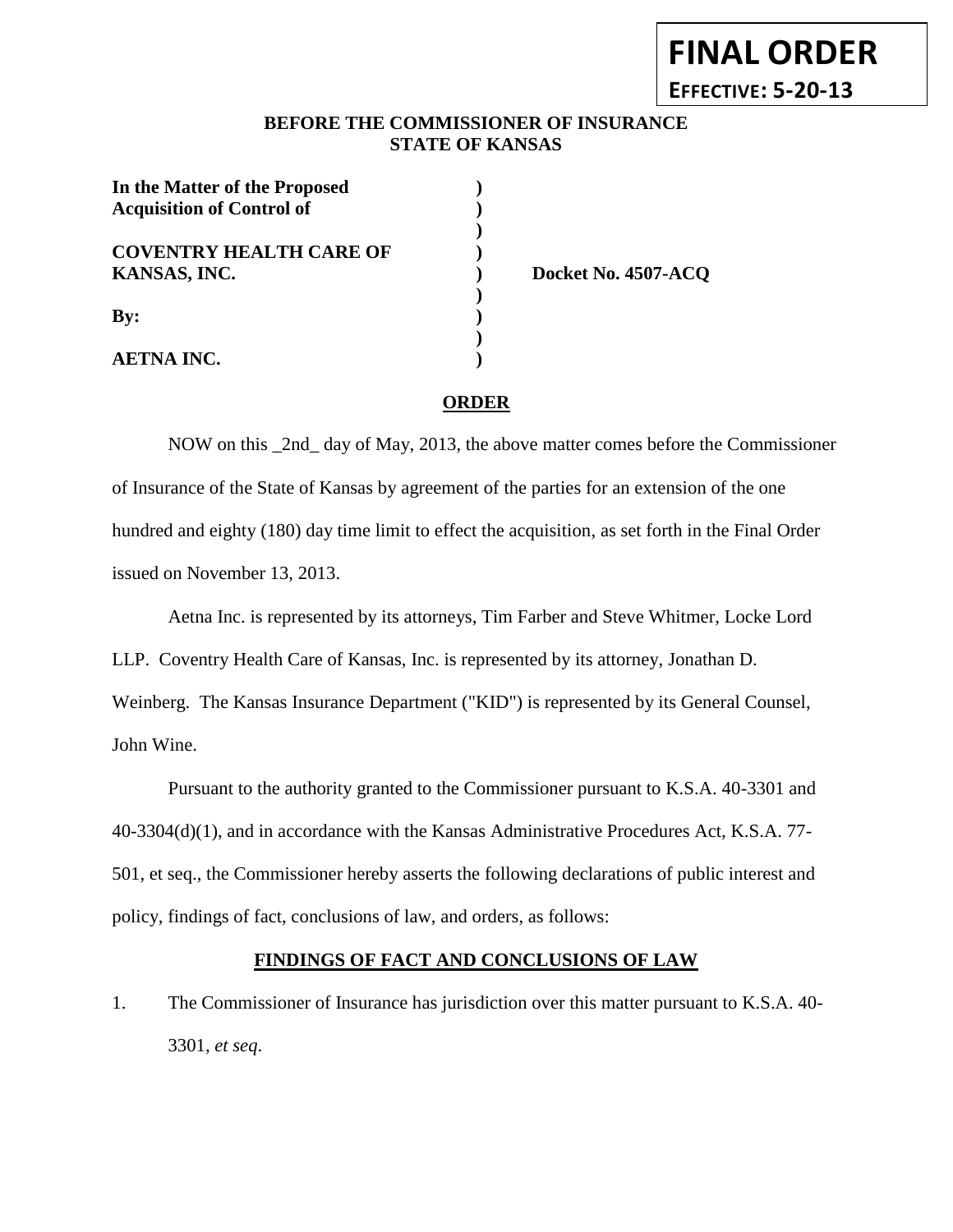- 2. The evidence previously submitted supports continued approval of the proposed acquisition of control of Coventry Health Care of Kansas, Inc. by the Aetna Inc.
- 3. The parties have agreed to an extension of the 180-day time limit to effect the acquisition set forth in the Final Order.
- 4. That allowing the parties an extension to complete the acquisition would be in the public interest.

## **IT IS THEREFORE ORDERED BY THE COMMISSIONER OF INSURANCE THAT:**

- 1. The time limit to effect the acquisition, as set forth in the Final Order, is hereby extended to on or before July 12, 2013.
- 2. The Commissioner of Insurance retains jurisdiction over the subject matter of this proceeding and over the parties for the purpose of entering such further order or orders as may be deemed proper.

## **Notice of Rights**

The Applicant is entitled to a hearing pursuant to K.S.A. § 77-537 of the Kansas Administrative Procedure Act. If the Applicant desires a hearing, they must file a written request for a hearing with:

> John Wine, General Counsel Kansas Insurance Department 420 S.W. 9th Street Topeka, Kansas 66612

This request must be filed within fifteen (15) days from the date of service of this Order. If the Applicant requests a hearing, the Kansas Insurance Department will notify them of the time and place of the hearing and information on the procedures, right of representation, and other rights of parties relating to the conduct of the hearing, before commencement of the same.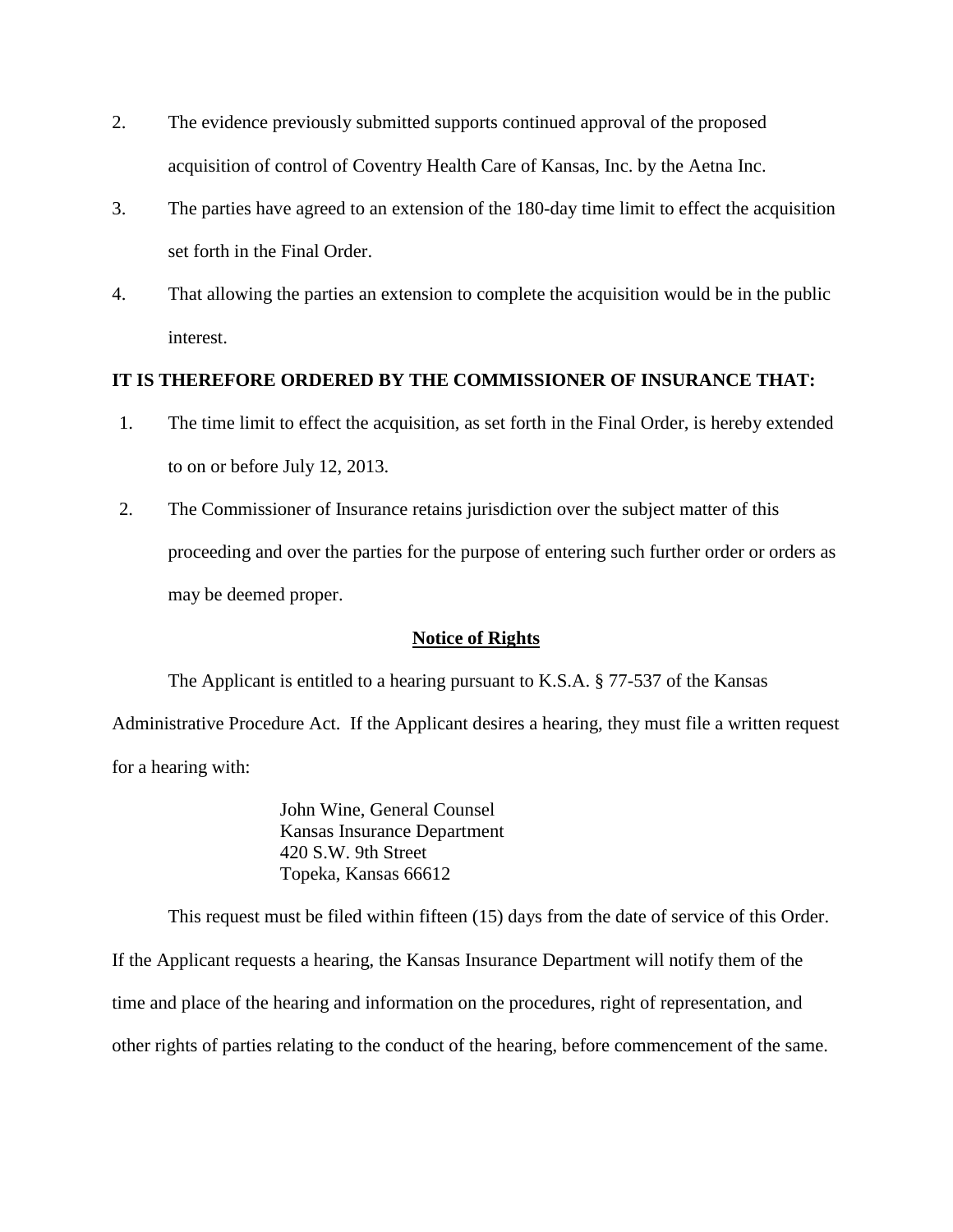If a hearing is not requested in the time and manner stated above, this Order shall become

effective as a Final Order upon the expiration of time for requesting a hearing, pursuant to

K.S.A. § 77-613. In the event the Applicant files a petition for judicial review, pursuant to

K.S.A. § 77-613(e), the agency officer to be served on behalf of the Kansas Insurance

Department is:

John Wine, General Counsel Kansas Insurance Department 420 S.W. 9th Street Topeka, Kansas 66612

# **IT IS SO ORDERED THIS \_\_2nd\_\_\_ DAY OF MAY, 2013, IN THE CITY OF TOPEKA, COUNTY OF SHAWNEE, STATE OF KANSAS.**



| $\angle$ s/ Sandy Praeger        |
|----------------------------------|
| <b>Sandy Praeger</b>             |
| <b>Commissioner of Insurance</b> |
| BY:                              |
|                                  |

 $\angle$ s/ John Wine $\angle$ John Wine General Counsel